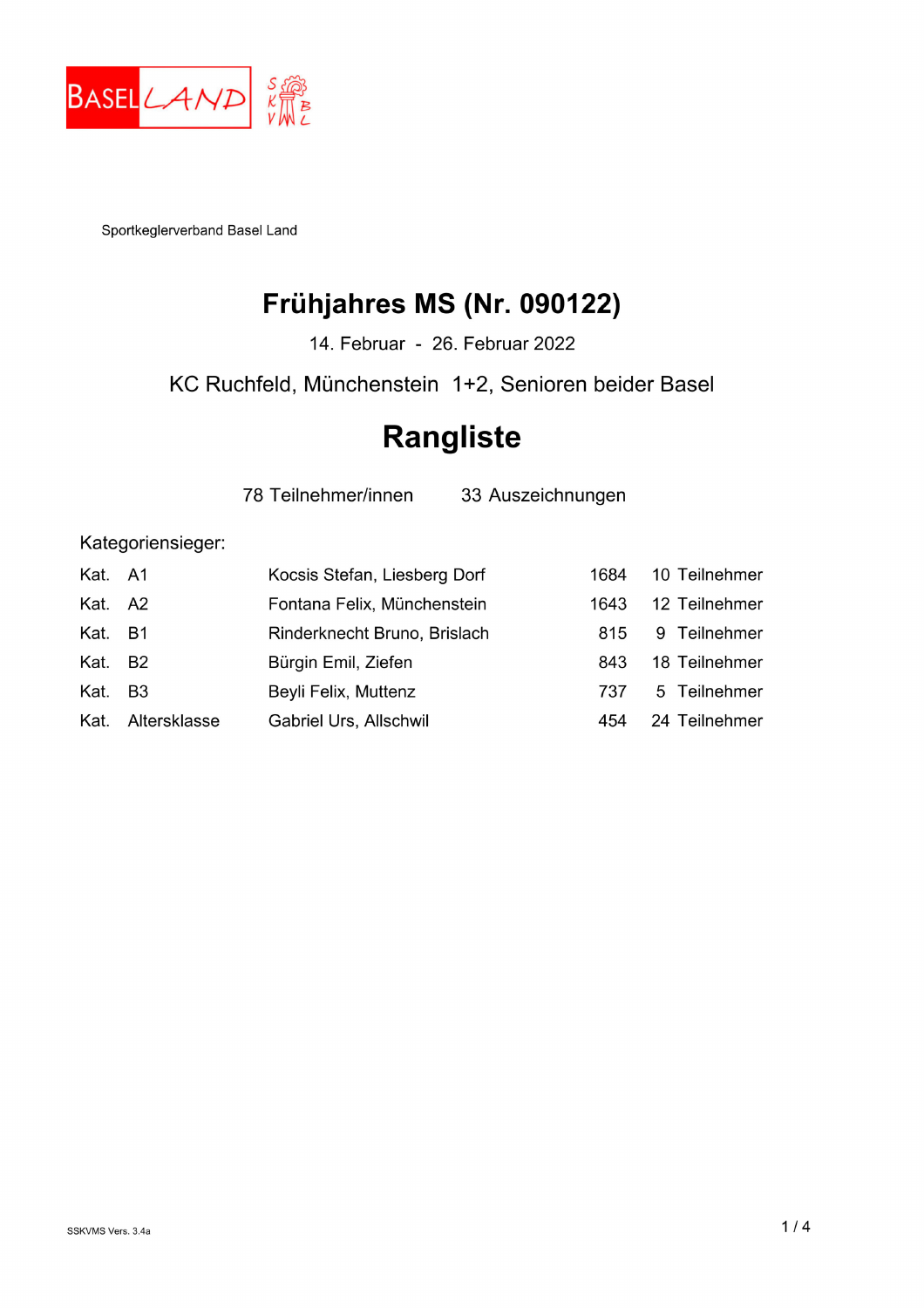|                                                           |  |                            | Lizenz           | Holz | TW             |
|-----------------------------------------------------------|--|----------------------------|------------------|------|----------------|
| <b>Kategorie A1</b>                                       |  | 10 Teilnehmer/innen        | 4 Auszeichnungen |      |                |
| 1 Kocsis Stefan, Liesberg Dorf                            |  | <b>KK Golden-Star</b>      | 07139            | 1684 | 37             |
| 2. Wendelspiess Niklaus, Gelterkinden KK Asphalt-Brothers |  |                            | 09384            | 1672 | 42             |
| 3. Kocsis Markus, Möhlin                                  |  | <b>KK Eggeschoner</b>      | 07137            | 1652 | 27             |
| 4. Bleiker Ruedi, Dietikon                                |  | KK Schwyzerhüsli           | 98008            | 1639 | 25             |
| ohne Auszeichnung                                         |  |                            |                  |      |                |
| 5. Imhof Philipp, Wünnewil                                |  | <b>KK Spiga</b>            | 15031            | 1626 | 37             |
| 6. Lüscher Max jun., Basel                                |  | <b>KK Eggeschoner</b>      | 07153            | 1616 | 39             |
| 7. Hinni Hansjörg, Bremgarten                             |  | <b>KK Daniel</b>           | 10092            | 1608 | 25             |
| 8. Hostettler Bendicht, Derendingen                       |  | <b>KK Touring / Venus</b>  | 50011            | 1565 | 31             |
| 9. Kopp Paul, Lüsslingen                                  |  | <b>KK Touring / Venus</b>  | 55040            | 1556 | 31             |
| 10. Bättig Daniel, Zürich                                 |  | <b>KK Greenhorn</b>        | 89030            | 1534 | 19             |
| <b>Kategorie A2</b>                                       |  | 12 Teilnehmer/innen        | 5 Auszeichnungen |      |                |
| 1. Fontana Felix, Münchenstein                            |  | <b>KK Basilea</b>          | 09077            | 1643 | 33             |
| 2. Bordignon Bruno, Reinach                               |  | <b>KK Asphalt-Brothers</b> | 09049            | 1641 | 33             |
| 3. Aenishänslin Mario, Diepflingen                        |  | <b>KK Asphalt-Brothers</b> | 09019            | 1610 | 30             |
| 4. Lüthi Beat, Recherswil                                 |  | <b>KK Touring / Venus</b>  | 50014            | 1603 | 33             |
| 5. Geeler Silvia, Basel                                   |  | <b>KK Holzjäger</b>        | 09566            | 1603 | 24             |
| ohne Auszeichnung                                         |  |                            |                  |      |                |
| 6. Bohler Brigitte, Möhlin                                |  | <b>KK Kleeblatt</b>        | 09044            | 1597 | 33             |
| 7. Scheuber Patrick, Kaiseraugst                          |  | <b>KK Muttenz</b>          | 09519            | 1597 | 29             |
| 8. Rinderknecht Judith, Brislach                          |  |                            | 09112            | 1572 | 28             |
| 9. Frey Roland, Münchenstein                              |  | <b>KK Ruine</b>            | 09591            | 1556 | 16             |
| 10. Schüpbach Sven, Reinach                               |  | KK Rhyhafe 1950            | 07032            | 1554 | 37             |
| 11. Kohler Roland, Kaisten                                |  | KK Rhyhafe 1950            | 07142            | 1547 | 26             |
| 12. Sprecher Susi, Muttenz                                |  | <b>KK Kleeblatt</b>        | 09565            | 1504 | 18             |
| <b>Kategorie B1</b>                                       |  | 9 Teilnehmer/innen         | 4 Auszeichnungen |      |                |
| 1. Rinderknecht Bruno, Brislach                           |  |                            | 09041            | 815  | 18             |
| 2. Fischbacher Ruth, Bottmingen                           |  | <b>KK Kleeblatt</b>        | 07055            | 815  | 13             |
| 3. Bürgin Ingrid, Ziefen                                  |  | <b>KK Kleeblatt</b>        | 09058            | 804  | 12             |
| 4. Fontana Manuela, Münchenstein                          |  | <b>KK Basilea</b>          | 09113            | 801  | 13             |
| ohne Auszeichnung                                         |  |                            |                  |      |                |
| 5. Dierauer Ulrich, Wil                                   |  | <b>KK Murg</b>             | 47294            | 785  | 23             |
| 6. Theus Hans, Felsberg                                   |  | <b>KK Alt Brugg</b>        | 32177            | 784  | 12             |
| 7. Steffen Silvia, Zürich                                 |  | <b>KK Meierisli</b>        | 82077            | 783  | 16             |
| 8. Sennhauser Martin, Brüttisellen                        |  | KK Schwyzerhüsli           | 86100            | 772  | 17             |
| 9. Di Giacomo Luigi, Basel                                |  | <b>KK Eggeschoner</b>      | 07342            | 756  | $\overline{7}$ |
| <b>Kategorie B2</b>                                       |  | 18 Teilnehmer/innen        | 8 Auszeichnungen |      |                |
| 1. Bürgin Emil, Ziefen                                    |  | <b>KK Drauf</b>            | 09596            | 843  | 18             |
| 2. Studer Joh. Georg, Reinach                             |  | <b>KK Drauf</b>            | 09357            | 805  | 14             |
| 3. Achermann Eduard, Rheinfelden                          |  | <b>KK Muttenz</b>          | 09002            | 795  | 15             |
| 4. Taschner Hanspeter, Allschwil                          |  | KK Rhyhafe 1950            | 07187            | 791  | 11             |
| 5. Walker Theres, Zürich                                  |  | KK Schönegg Rüti           | 89038            | 762  | 11             |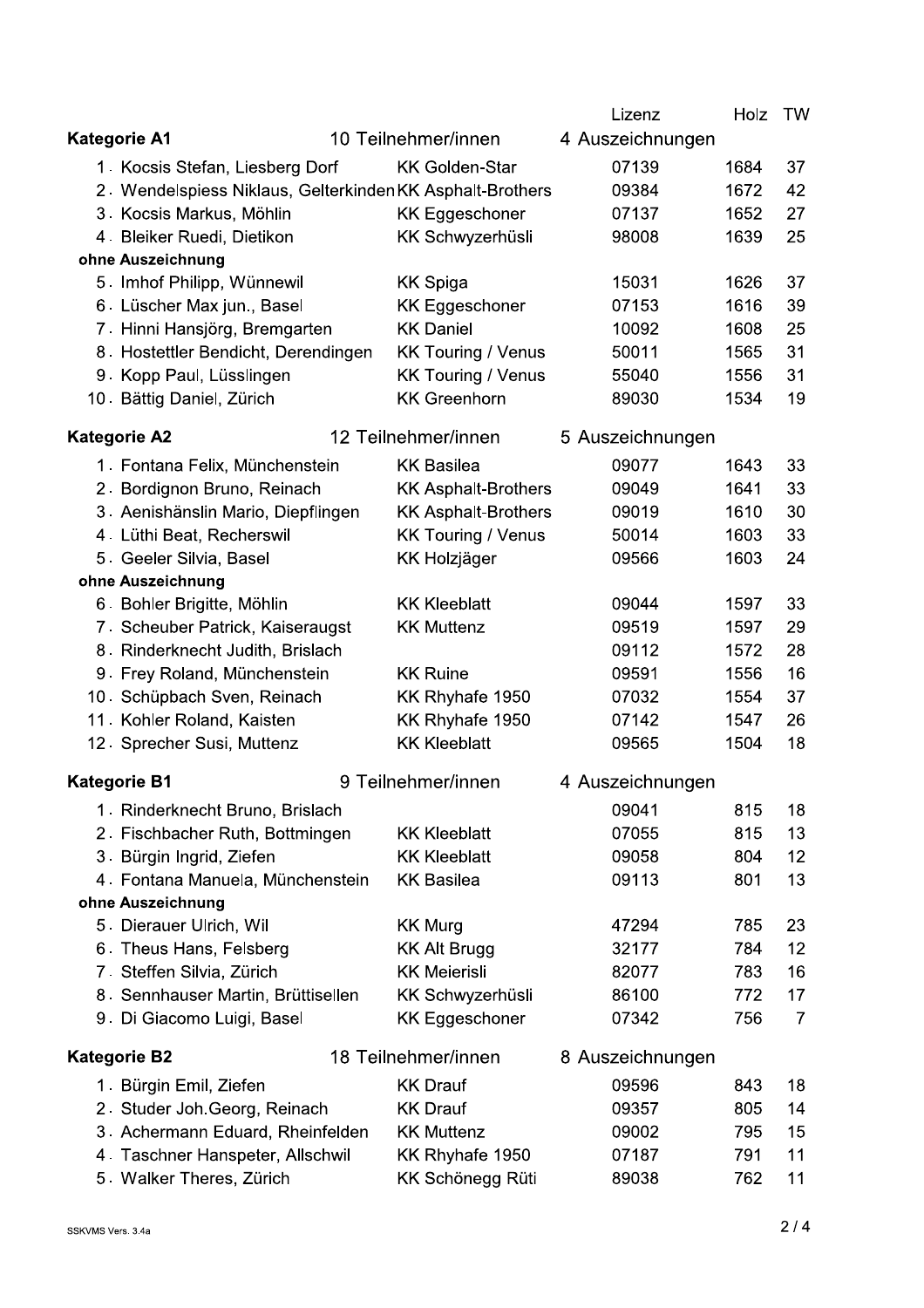|                                                     |                            | Lizenz            |    | Holz | TW             |
|-----------------------------------------------------|----------------------------|-------------------|----|------|----------------|
| 6. Ineichen Rinaldo, Dättwil                        | <b>KK Diabolo</b>          | 38510             |    | 761  | 12             |
| 7. Lussi Adolf, Courtételle                         | <b>KK Les Amis</b>         | 36040             |    | 754  | 8              |
| 8. Achermann Elisabeth, Rheinfelden KK Rhyhafe 1950 |                            | 07006             |    | 752  | 10             |
| ohne Auszeichnung                                   |                            |                   |    |      |                |
| 9. Fochi Hanspeter, Langendorf                      |                            | 50017             |    | 748  | 11             |
| 10. Meggers Hannelore, Lörrach                      | <b>KK Kleeblatt</b>        | 09105             |    | 747  | $\overline{7}$ |
| 11 Renna Domenico, Binningen                        | <b>KK Drauf</b>            | 09516             |    | 745  | 15             |
| 12. Bohler Manfred, Möhlin                          | <b>KK Asphalt-Brothers</b> | 09045             |    | 742  | 13             |
| 13. Widmer Andrea, Möhlin                           | <b>KK Kleeblatt</b>        | 09080             |    | 737  | 12             |
| 14. Gräub Kurt, Bern                                | KK Delphin 2000            | 10080             |    | 735  | 12             |
| 15. Meyre Nelly, Muttenz                            | <b>KK Ruine</b>            | 09199             |    | 732  | $\overline{7}$ |
| 16. Odermatt Erwin, Muttenz                         | <b>KK Drauf</b>            | 09546             |    | 725  | $\overline{7}$ |
| 17. Rüttimann Arthur, Luterbach                     | <b>KK Touring / Venus</b>  | 55054             |    | 716  | 15             |
| 18. Bachmann René, Muttenz                          | <b>KK Muttenz</b>          | 09013             |    | 675  | 13             |
| <b>Kategorie B3</b>                                 | 5 Teilnehmer/innen         | 2 Auszeichnungen  |    |      |                |
| 1. Beyli Felix, Muttenz                             | <b>KK Muttenz</b>          | 09034             |    | 737  | 4              |
| 2. Imhof Liselotte, Wünnewil                        | <b>KK Spiga</b>            | 15033             |    | 687  | $\mathbf 0$    |
| ohne Auszeichnung                                   |                            |                   |    |      |                |
| 3. Krättli Karl, Chur                               | <b>KK Grischa</b>          | 32060             |    | 674  | 4              |
| 4. Bohler Heinz, Aesch                              | <b>KK Muttenz</b>          | 09497             |    | 648  | 8              |
| 5. Fryand Romy, Basel                               | KK Rhyhafe 1950            | 07186             |    | 640  | $\overline{7}$ |
|                                                     |                            |                   |    |      |                |
| Kategorie Altersklasse                              | 24 Teilnehmer/innen        | 10 Auszeichnungen |    |      |                |
| 1. Gabriel Urs, Allschwil                           | <b>KK Eggeschoner</b>      | 07296             | 00 | 454  | 13             |
| 2. Meier Markus, Basel                              |                            | 09042             | 10 | 451  | 6              |
| 3. Oetterli Christoph, Liestal                      |                            | 07090             | 30 | 449  | 6              |
| 4. Krauer Andreas, Lörrach                          |                            | 07363             | 00 | 448  | 13             |
| 5. Estermann Anita, Basel                           |                            | 07061             | 15 | 445  | $\overline{7}$ |
| 6. Frey Urs, Füllinsdorf                            | <b>KK Muttenz</b>          | 09110             | 00 | 444  | 11             |
| 7. Schmid Mario, Basel                              | <b>KK Eggeschoner</b>      | 07203             | 00 | 441  | 13             |
| 8. Blättler Albert, Rheinfelden                     | <b>KK Viktoria</b>         | 09410             | 00 | 438  | 9              |
| 9. Burlet Marlis, Derendingen                       | <b>KK Touring / Venus</b>  | 55007             | 00 | 438  | 8              |
| 10. Kiefer Erich, Basel                             | <b>KK Asphalt-Brothers</b> | 09178             | 25 | 433  | 8              |
| ohne Auszeichnung                                   |                            |                   |    |      |                |
| 11. Vicentini Angelo, Binningen                     | <b>KK Rhyschnogge</b>      | 07245             | 00 | 428  | 9              |
| 12. Tschanz Elsy, Ostermundigen                     | KK Delphin 2000            | 10324             | 10 | 424  | 6              |
| 13. Gehrig Myrtha, Brüttisellen                     | <b>KK Schwyzerhüsli</b>    | 86101             | 19 | 422  | 10             |
| 14. Weiss Edgar, Basel                              | <b>KK Basilea</b>          | 07329             | 00 | 418  | 11             |
| 15. Galbier Bruno, Birsfelden                       |                            | 07364             | 20 | 418  | 7              |
| 16 Joss Hans-Peter, St. Louis                       |                            | 07130             | 24 | 416  | 10             |
| 17 Weiss Beat, Basel                                |                            | 07009             | 03 | 407  | $\overline{7}$ |
| 18 Hofer Peter, Untersiggenthal                     | <b>KK Frohe Muet</b>       | 01095             | 00 | 405  | 14             |
| 19. Linsmeyer Heinrich, Basel                       | <b>KK Rhyschnogge</b>      | 07018             | 10 | 397  | 7              |
| 20. Weiss Rosalia, Basel                            |                            | 07060             | 30 | 392  | 8              |
| 21. Schädeli Kurt, Reinach                          |                            | 09310             | 20 | 386  | 7              |
| 22. Gisler Karl, Niederurnen                        | <b>KK Meierisli</b>        | 38362             | 25 | 384  | 5              |
| 23. Berger Hermann, Gempen                          | KK Rhyhafe 1950            | 07324             | 30 | 303  | 0              |